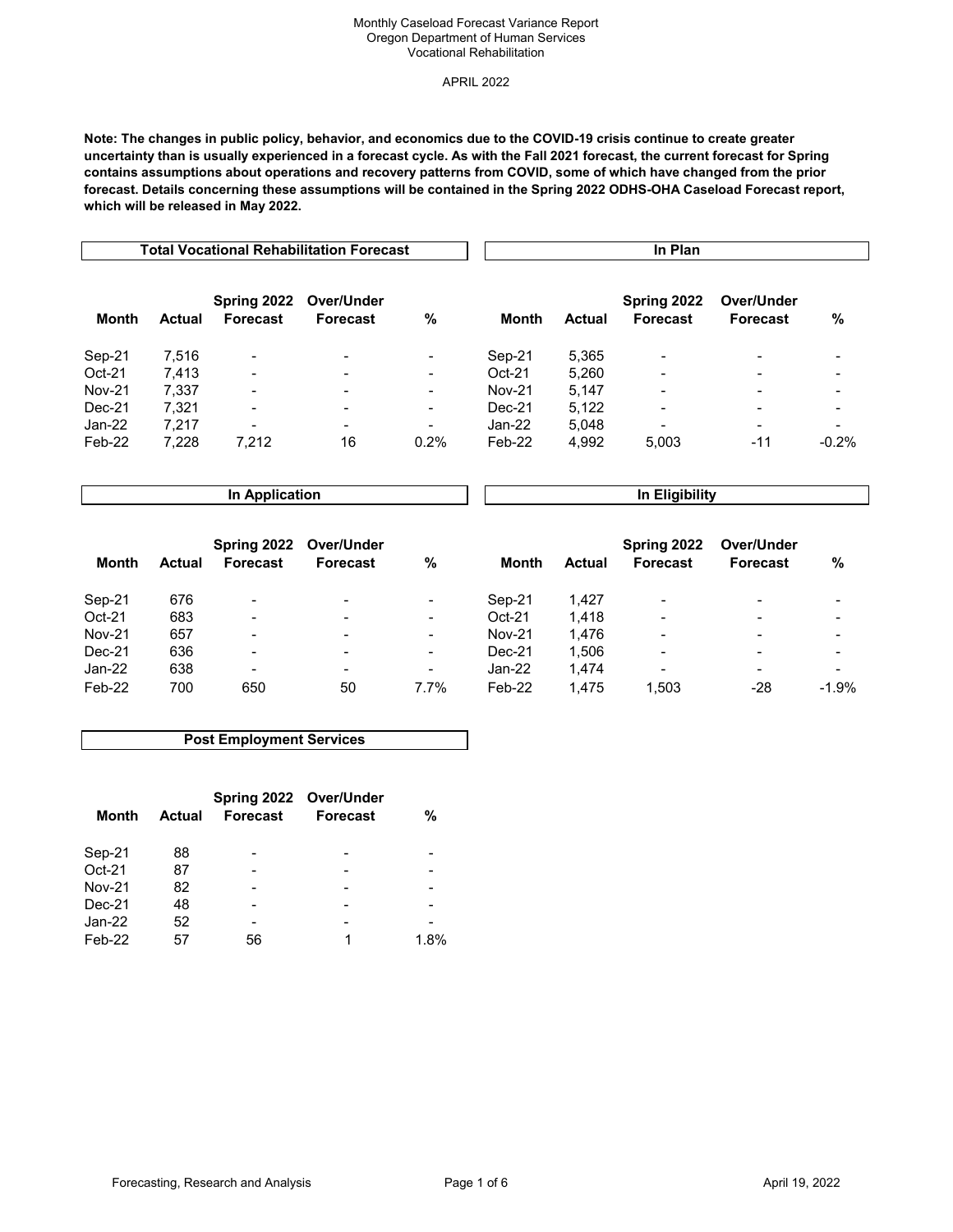APRIL 2022

# **Total Vocational Rehabilitation (VR)**

Count of all clients who had an active VR episode at any time in the given month. VR helps individuals with physical and mental disabilities to obtain and retain employment that matches their skills, potential, and interest. The services are provided through local VR offices which partner with community resources and local providers.



| Month          | Actual | Spring 2022<br><b>Forecast</b> | <b>Over/Under Forecast</b><br><b>(Spring 2022)</b> |      | <b>Fall 2021</b><br><b>Forecast</b> |        | <b>Over/Under Forecast</b><br>(Fall 2021) |
|----------------|--------|--------------------------------|----------------------------------------------------|------|-------------------------------------|--------|-------------------------------------------|
|                |        |                                |                                                    |      |                                     |        |                                           |
| <b>Jul-21</b>  | 7,526  |                                |                                                    |      |                                     |        |                                           |
| Aug-21         | 7,498  |                                |                                                    |      |                                     |        |                                           |
| Sep-21         | 7,516  |                                |                                                    |      | 7,504                               | 12     | 0.2%                                      |
| <b>Oct-21</b>  | 7.413  |                                |                                                    |      | 7.518                               | $-105$ | $-1.4%$                                   |
| <b>INov-21</b> | 7,337  |                                |                                                    |      | 7,508                               | $-171$ | $-2.3%$                                   |
| Dec-21         | 7,321  |                                |                                                    |      | 7,464                               | $-143$ | $-1.9%$                                   |
| $Jan-22$       | 7,217  |                                |                                                    |      | 7,487                               | $-270$ | $-3.6%$                                   |
| Feb-22         | 7,228  | 7,212                          | 16                                                 | 0.2% | 7.517                               | $-289$ | $-3.8%$                                   |
| Mar-22         |        | 7,158                          |                                                    |      | 7,562                               |        |                                           |
| Apr-22         |        | 7,115                          |                                                    |      | 7,598                               |        |                                           |
| May-22         |        | 7,077                          |                                                    |      | 7,645                               |        |                                           |
| <b>Jun-22</b>  |        | 7,041                          |                                                    |      | 7,692                               |        |                                           |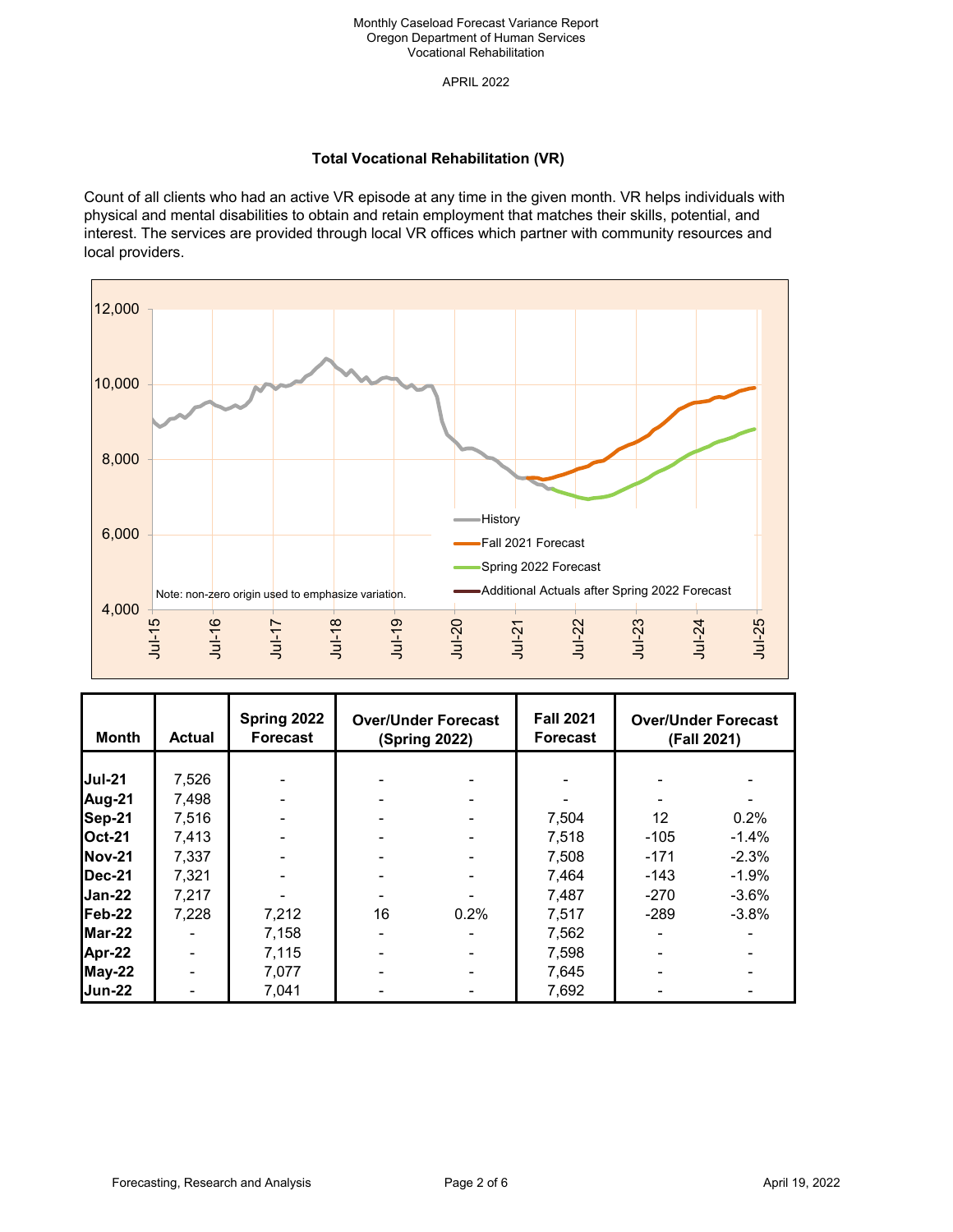APRIL 2022

## **In Application**

In Application includes everyone who were in application stage on the last day of the month or exited VR during the given month without advancing to the next stage. VR case is initiated by client submitting his/her application to VR. In this stage application is reviewed and eligibility assessed.



| <b>Month</b>  | <b>Actual</b> | Spring 2022<br>Forecast | <b>Over/Under Forecast</b><br><b>(Spring 2022)</b> |      | <b>Fall 2021</b><br><b>Forecast</b> |       | <b>Over/Under Forecast</b><br>(Fall 2021) |
|---------------|---------------|-------------------------|----------------------------------------------------|------|-------------------------------------|-------|-------------------------------------------|
|               |               |                         |                                                    |      |                                     |       |                                           |
| <b>Jul-21</b> | 657           |                         |                                                    |      |                                     |       |                                           |
| Aug-21        | 663           |                         |                                                    |      |                                     |       |                                           |
| Sep-21        | 676           |                         |                                                    |      | 675                                 |       | 0.1%                                      |
| <b>Oct-21</b> | 683           |                         |                                                    |      | 664                                 | 19    | 2.9%                                      |
| <b>Nov-21</b> | 657           |                         |                                                    |      | 689                                 | $-32$ | $-4.6%$                                   |
| Dec-21        | 636           |                         |                                                    |      | 664                                 | $-28$ | $-4.2%$                                   |
| Jan-22        | 638           |                         |                                                    |      | 685                                 | $-47$ | $-6.9%$                                   |
| Feb-22        | 700           | 650                     | 50                                                 | 7.7% | 723                                 | $-23$ | $-3.2%$                                   |
| Mar-22        |               | 628                     |                                                    |      | 731                                 |       |                                           |
| Apr-22        |               | 617                     |                                                    |      | 743                                 |       |                                           |
| May-22        |               | 622                     |                                                    |      | 766                                 |       |                                           |
| <b>Jun-22</b> |               | 631                     |                                                    |      | 774                                 |       |                                           |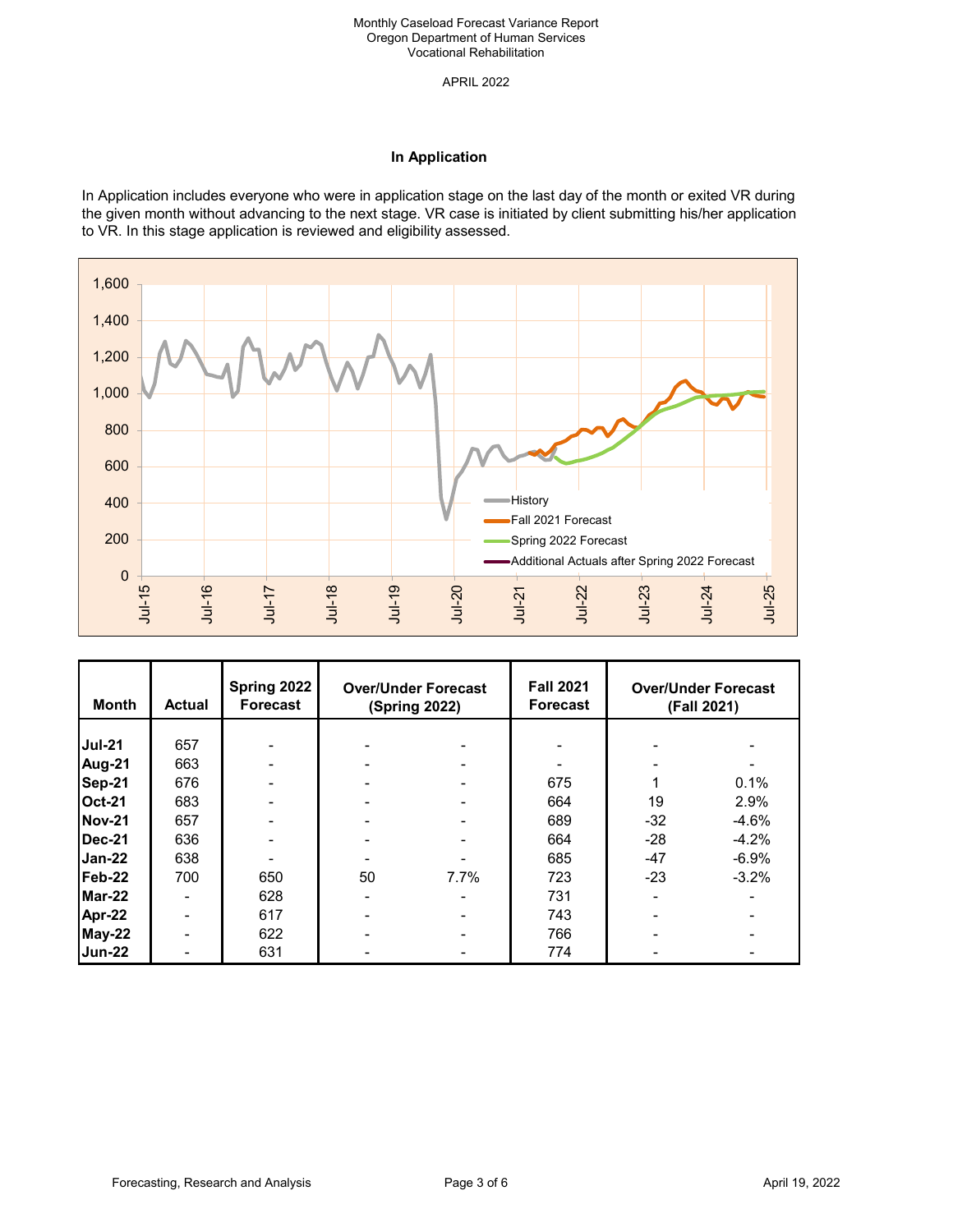#### Monthly Caseload Forecast Variance Report Oregon Department of Human Services Vocational Rehabilitation

### APRIL 2022

## **In Plan**



#### **Month Actual Spring 2022 Forecast Fall 2021 Forecast Jul-21** 5,408 - - - - - - **Aug-21** 5,351 - - - - - - **Sep-21 |** 5,365 | - | - | - | - | 5,359 | 6 0.1% **Oct-21** 5,260 - - - 5,359 -99 -1.8% **Nov-21 | 5**,147 | - | - | - | - | 5,334 | -187 -3.5% **Dec-21 |** 5,122 | - | - | - | - | 5,299 | -177 -3.3% **Jan-22 |** 5,048 | - | - | - | - | 5,280 | -232 -4.4% **Feb-22 |** 4,992 | 5,003 | -11 -0.2% | 5,251 | -259 -4.9% **Mar-22 | - | 4**,979 | - - | 5,249 | - -**Apr-22 | - | 4**,937 | - - - | 5,235 | - - - -**May-22 | - | 4**,898 | - - - | 5,226 | - - - -**Jun-22 | - | 4**,864 | - - - | 5,226 | - - - -**Over/Under Forecast (Spring 2022) Over/Under Forecast (Fall 2021)**

In Plan includes everyone who has an active plan at any time in a given month.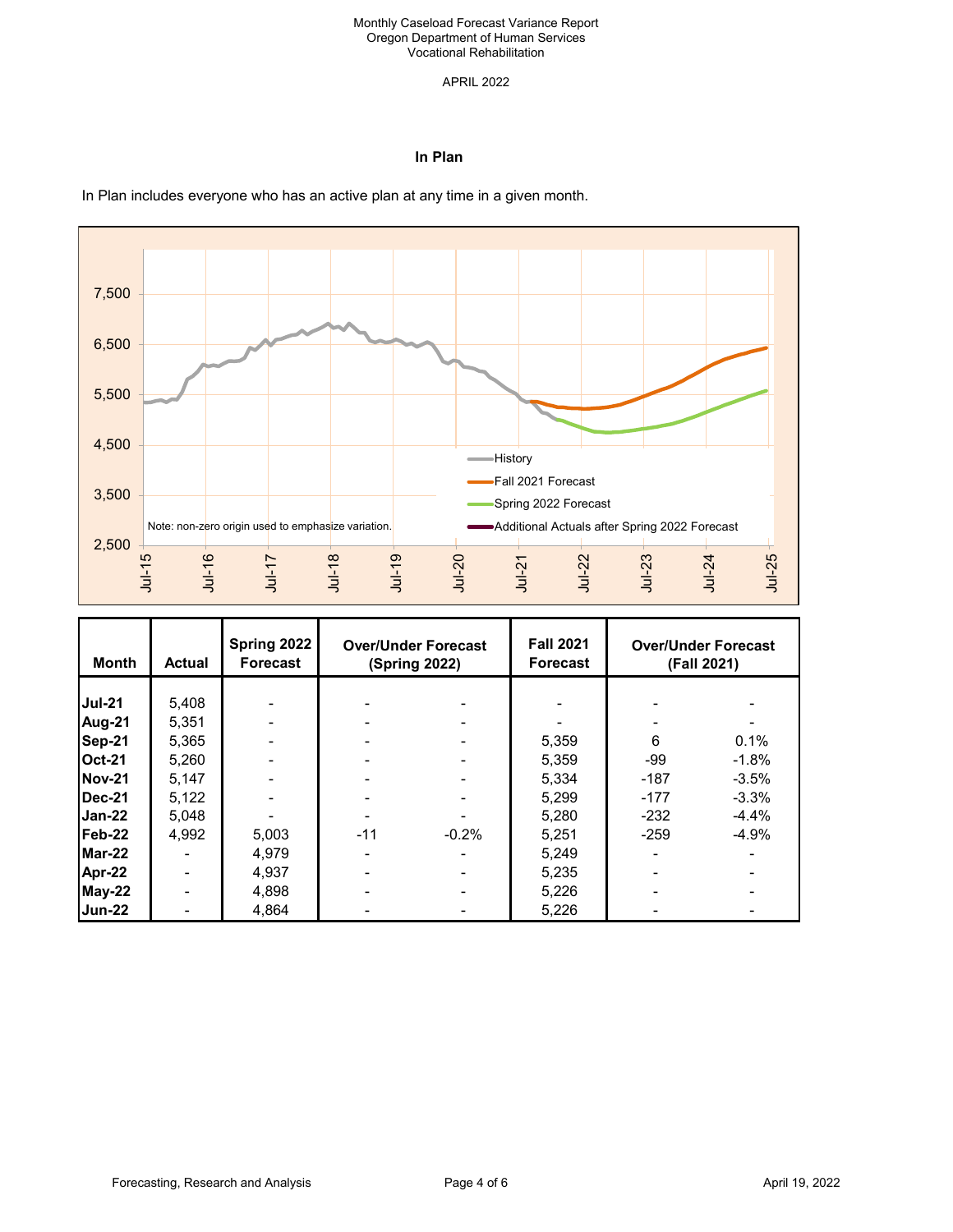APRIL 2022

# **In Eligibility**

In Eligibility includes everyone who were in eligibility stage on the last day of the month or exited VR during the given month without advancing to the next stage. Typically, clients in this stage are either waiting for the final eligibility determination or are in the process of plan developing.



| <b>Month</b>  | <b>Actual</b> | <b>Spring 2022</b><br><b>Forecast</b> | <b>Over/Under Forecast</b><br><b>(Spring 2022)</b> |         | <b>Fall 2021</b><br><b>Forecast</b> |       | <b>Over/Under Forecast</b><br>(Fall 2021) |
|---------------|---------------|---------------------------------------|----------------------------------------------------|---------|-------------------------------------|-------|-------------------------------------------|
|               |               |                                       |                                                    |         |                                     |       |                                           |
| <b>Jul-21</b> | 1,412         |                                       |                                                    |         |                                     |       |                                           |
| Aug-21        | 1,440         |                                       |                                                    |         |                                     |       |                                           |
| Sep-21        | 1,427         |                                       |                                                    |         | 1,425                               |       | 0.1%                                      |
| <b>Oct-21</b> | 1,418         |                                       |                                                    |         | 1,449                               | $-31$ | $-2.1%$                                   |
| <b>Nov-21</b> | 1,476         |                                       |                                                    |         | 1,438                               | 38    | 2.6%                                      |
| <b>Dec-21</b> | 1,506         |                                       |                                                    |         | 1,453                               | 53    | 3.6%                                      |
| Jan-22        | 1,474         |                                       |                                                    |         | 1,474                               | 0     | $0.0\%$                                   |
| Feb-22        | 1.475         | 1,503                                 | $-28$                                              | $-1.9%$ | 1,494                               | $-19$ | $-1.3%$                                   |
| Mar-22        |               | 1,495                                 |                                                    |         | 1,533                               |       |                                           |
| Apr-22        |               | 1,505                                 |                                                    |         | 1,571                               |       |                                           |
| <b>May-22</b> |               | 1.501                                 |                                                    |         | 1,604                               |       |                                           |
| Jun-22        |               | 1,490                                 |                                                    |         | 1,643                               |       |                                           |